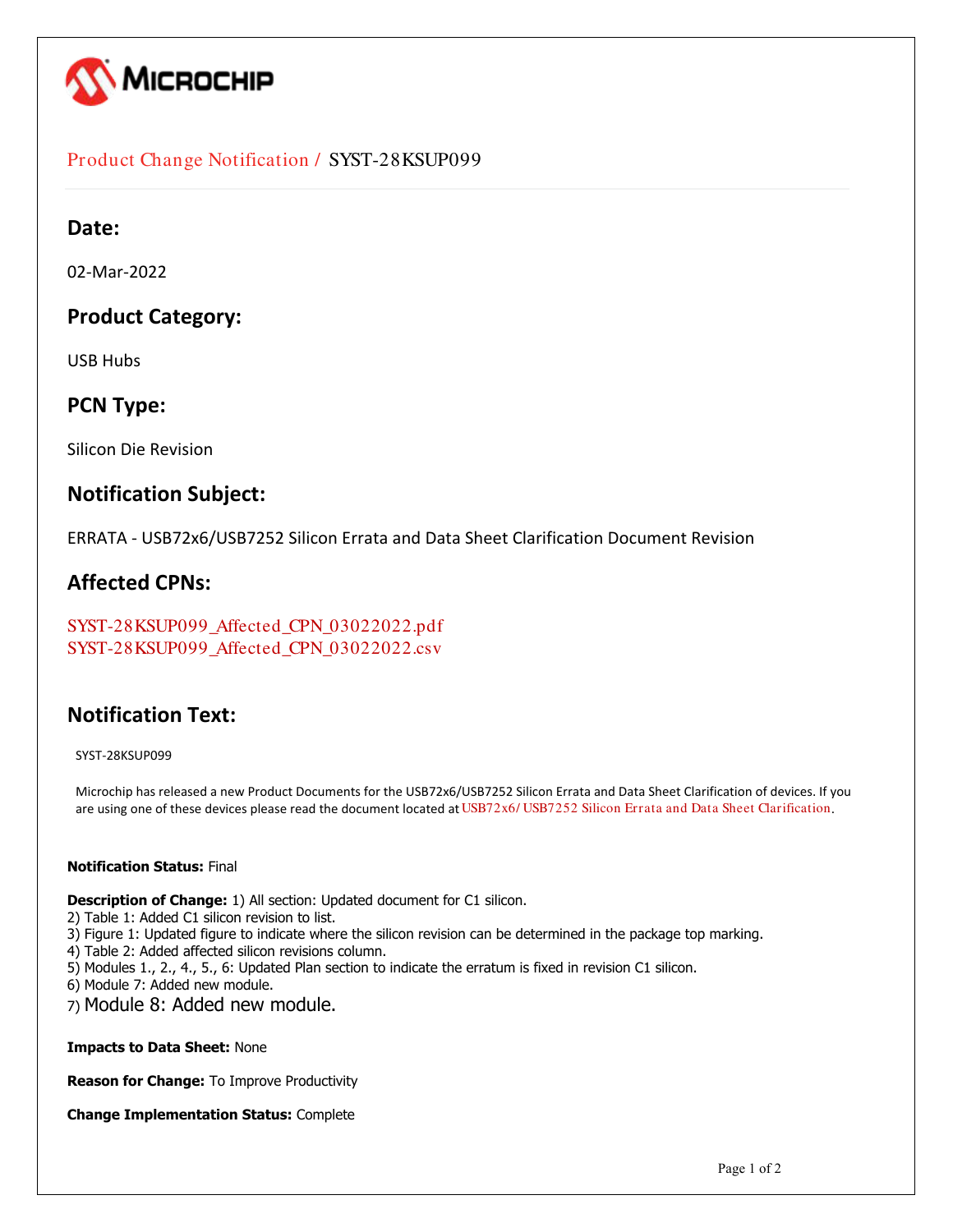### **Estimated First ship Date:** 02 Mar 2022

NOTE: Please be advised that after the estimated first ship date customers may receive pre and post change parts.

**Markings to Distinguish Revised from Unrevised Devices:** Traceability Code

## **Attachments:**

[USB72x6/ USB7252 Silicon Errata and Data Sheet Clarification](https://www.microchip.com/webdata/api/Document/DownloadDocumentsForFileHandlerByContentId?contentId=en1000302)

Please contact your local [Microchip sales office](http://www.microchip.com/distributors/SalesHome.aspx) with questions or concerns regarding this notification.

## **Terms and Conditions:**

If you wish to receive Microchip PCNs via email please register for our [PCN](http://www.microchip.com/pcn) email service at our PCN [home page](http://www.microchip.com/pcn) select register then fill in the required fields. You will find instructions about registering for Microchips PCN email service in the [PCN FAQ](http://www.microchip.com/pcn/faqs) section.

If you wish to change your PCN profile, including opt out, please go to the [PCN home page](http://www.microchip.com/pcn) select login and sign into your myMicrochip account. Select a profile option from the left navigation bar and make the applicable selections.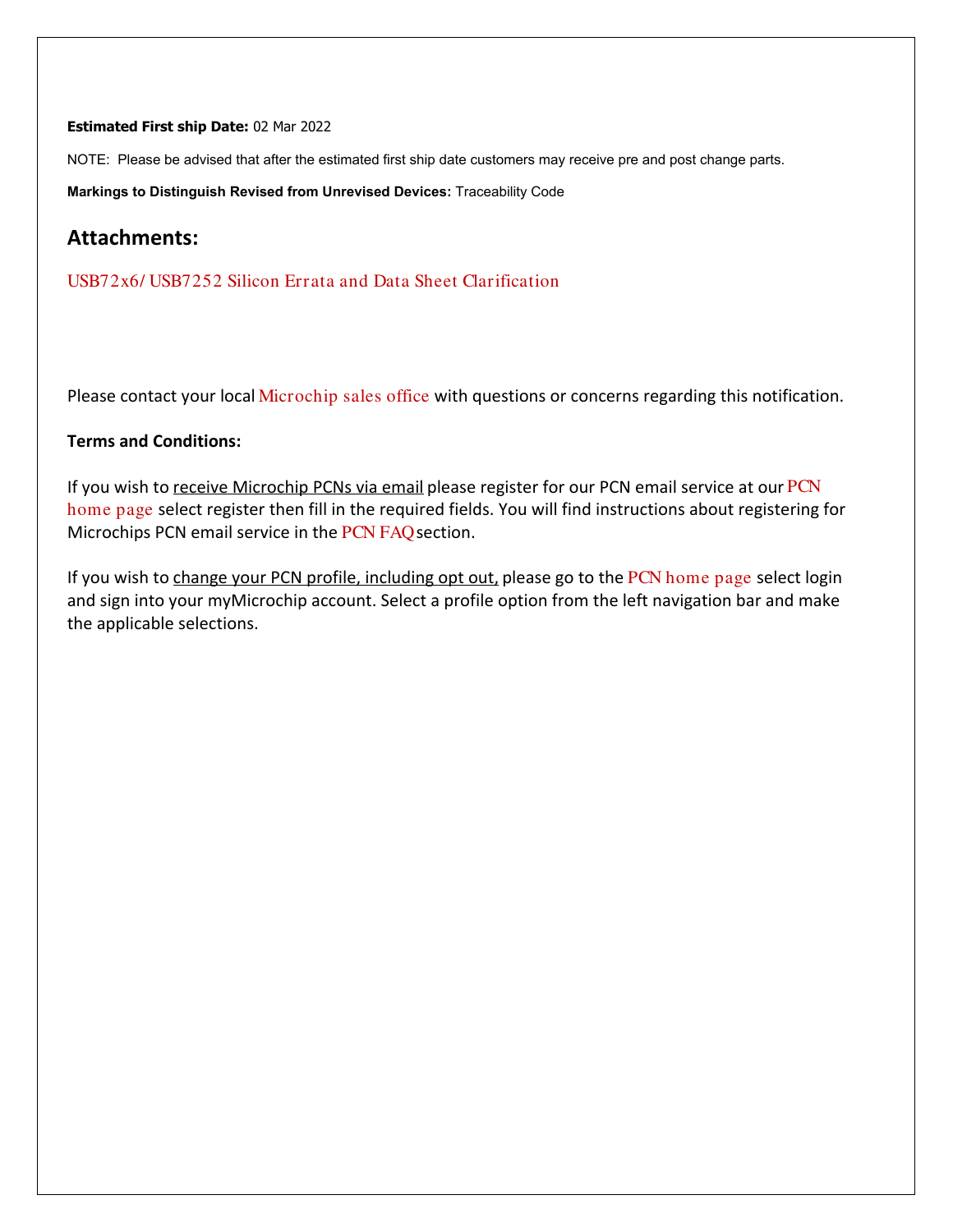Affected Catalog Part Numbers (CPN)

USB7206C/KDX USB7206/KDX USB7206C-I/KDX USB7206-I/KDX USB7206CT/KDX USB7206T/KDX USB7206T/KDXD01 USB7206CT/KDXD01 USB7206CT-I/KDX USB7206T-I/KDX USB7216C/KDX USB7216/KDX USB7216C-I/KDX USB7216CT/KDX USB7216T/KDX USB7216T/KDXD01 USB7216CT/KDXD01 USB7216CT-I/KDX USB7252C/KDX USB7252/KDX USB7252C-I/KDX USB7252CT/KDX USB7252T/KDX USB7252CT-I/KDX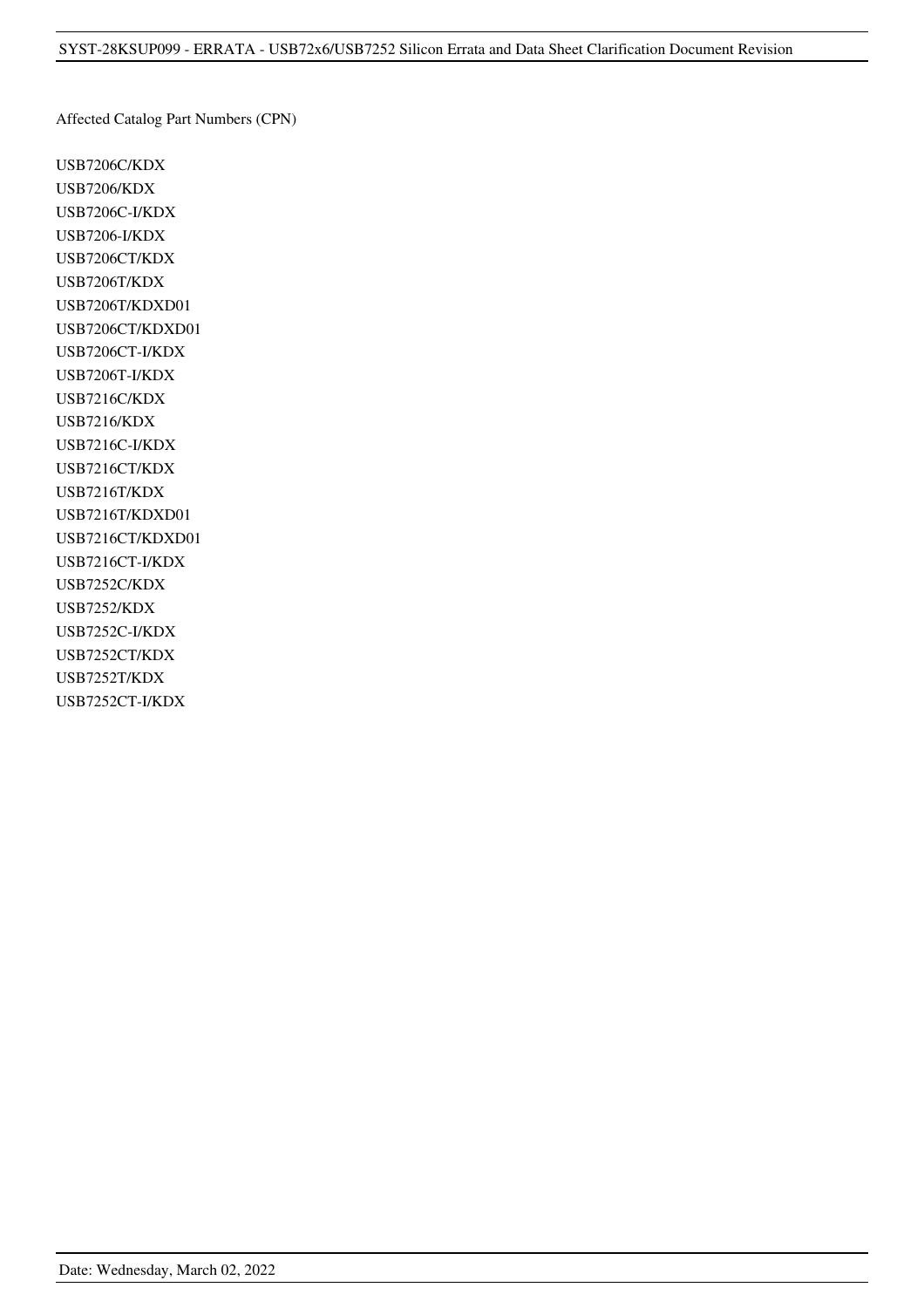

# **USB72x6/USB7252 Silicon Errata and Data Sheet Clarification**

This document describes known silicon errata for the following USB72x6/USB7252 devices:

- USB7206
- USB7216
- USB7252

The silicon errata discussed in this document are for silicon revisions as listed in [Table 1](#page-3-0). The silicon revision can be determined by the device's top marking as indicated in [Figure 1.](#page-3-1) A summary of USB72x6/USB7252 silicon errata is provided in [Table 2](#page-4-0).

### <span id="page-3-0"></span>**TABLE 1: AFFECTED SILICON REVISIONS**

| <b>Part Numbers</b>       | <b>Silicon Revision</b> |
|---------------------------|-------------------------|
| USB7206, USB7216, USB7252 | B1.<br>$\sim$<br>ັບ     |

## <span id="page-3-1"></span>**FIGURE 1: TOP MARKING SILICON REVISION INDICATION**



**Note:** [Figure 1](#page-3-1) details the top markings of an example part and highlights the location of the silicon revision. Other top marking values may differ (lot codes, location of manufacture, and so on).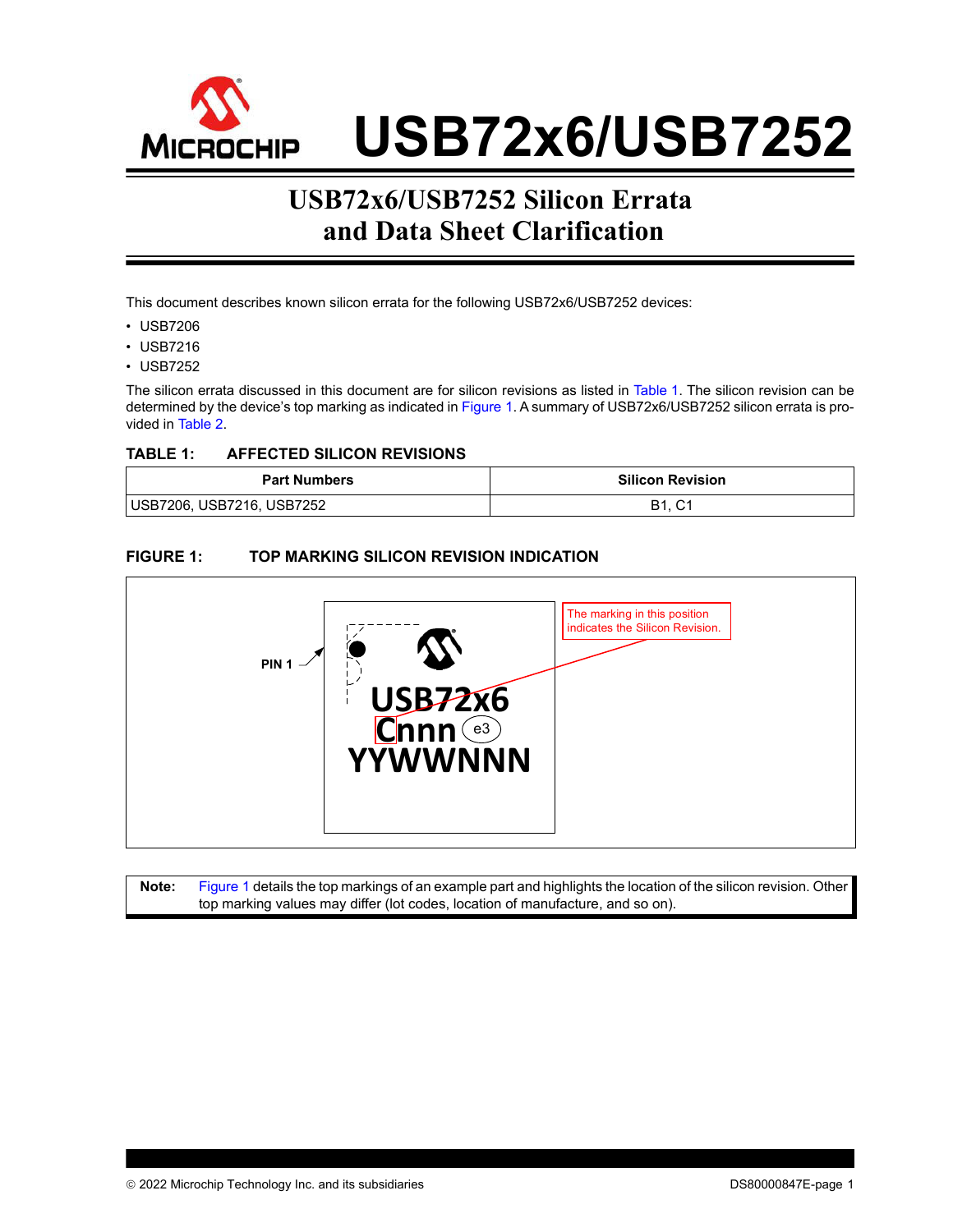### <span id="page-4-0"></span>**TABLE 2: SILICON ISSUE SUMMARY**

| <b>Item</b><br><b>Number</b> | <b>Silicon Issue Summary</b>                                                                      | <b>Affected Silicon</b><br><b>Revisions</b> |
|------------------------------|---------------------------------------------------------------------------------------------------|---------------------------------------------|
| 1 <sub>1</sub>               | FlexConnect USB 3.0 operation requires special conditions                                         | <b>B1</b>                                   |
| 2.                           | <b>Type-C Bridging</b>                                                                            | <b>B1</b>                                   |
| 3.                           | Type-C VBUS discharge in Port Power On/Off test                                                   | <b>B1, C1</b>                               |
| $\mathbf{4}$ .               | I <sup>2</sup> C Bridge sends an extra byte under certain conditions                              | B <sub>1</sub>                              |
| 5.                           | PF29 cannot be initialized by configuration OTP                                                   | <b>B1</b>                                   |
| 6.                           | Clock Data Recovery Block Power-On Failures for Small Subset of Devices at<br>USB3.x Gen 1 speeds | B <sub>1</sub>                              |
| 7 <sub>1</sub>               | Incorrect default billboard device descriptor values                                              | C1                                          |
| 8.                           | PID and Product String hub descriptors cannot be modified on USB7216C devices<br>C <sub>1</sub>   |                                             |

## **Silicon Errata Issues**

### <span id="page-4-1"></span>**Module 1: FlexConnect USB 3.0 operation requires special conditions**

### **DESCRIPTION**

FlexConnect: For USB 3.0 connections only, the following conditions exist:

- The Flexed port may not re-enumerate if disconnected and reconnected.
- After flexing and unflexing, the UFP may not re-enumerate.

These conditions are avoided if both of the following steps are taken:

- 1. Run the hub using SPI Flash memory.
- 2. Disable the host (PC) power management.

**Note:** USB 2.0 connections enumerate normally in all FlexConnect states.

## END USER IMPLICATIONS

If FlexConnect operation is required for USB 3.0 connections, both of the following must be met:

- The hub must operate using SPI Flash memory.
- Host power management must be disabled.

### **Work Around**

None.

PLAN

This erratum is fixed in revision C1 silicon.

## <span id="page-4-2"></span>**Module 2: Type-C Bridging**

### **DESCRIPTION**

The internal Type-C Bridge device is not implemented for USB7216 and USB7252 devices with only basic Type-C ports.

### END USER IMPLICATIONS

There is no end user impact as long as USB 3 Hub Command Verifier (HUB3CV) Ver. 2.1.12.1 or later is used; with this version, a missing Type-C Bridge device will not result in a compliance test failure.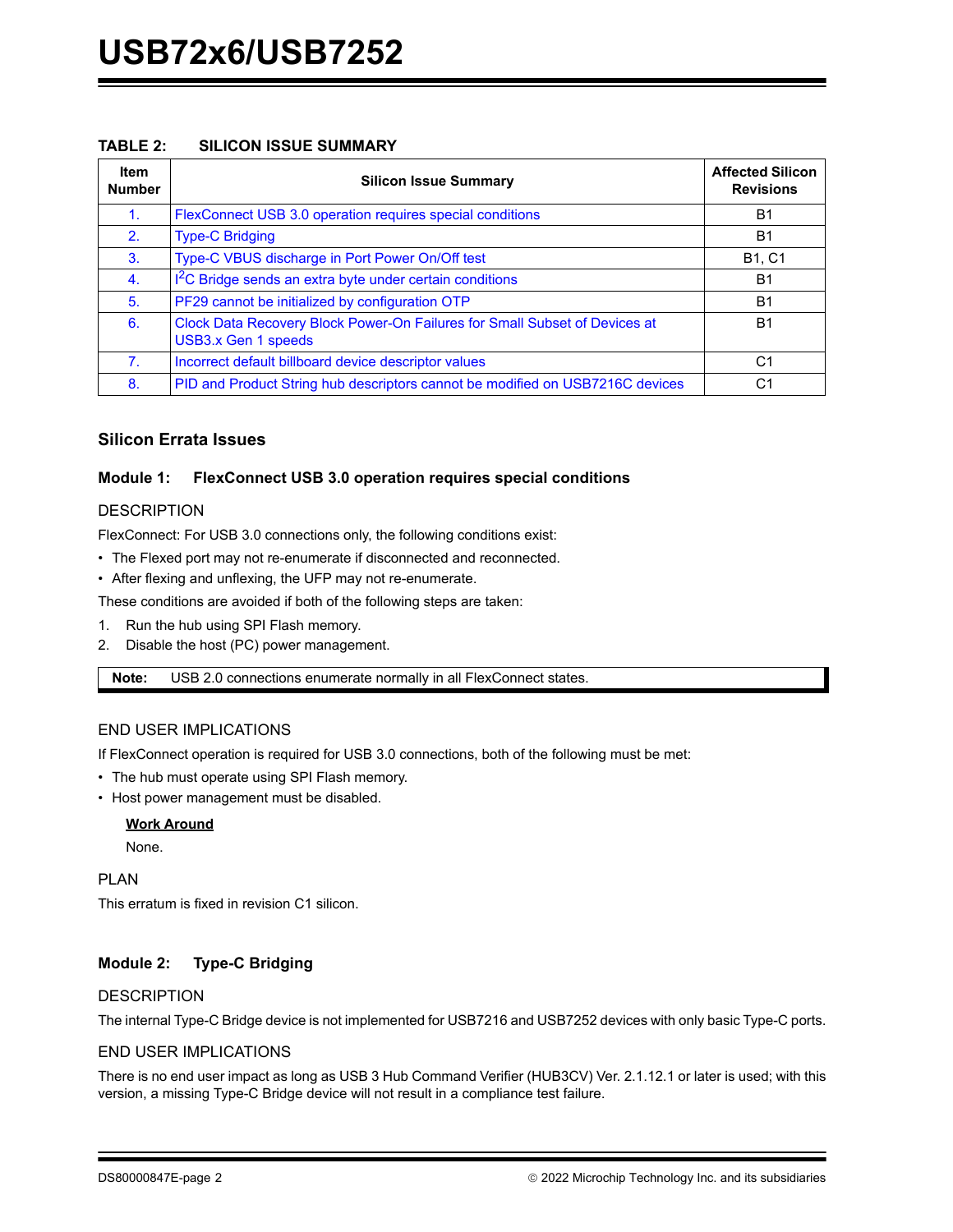#### **Work Around**

None.

## PLAN This erratum is fixed in revision C1 silicon.

### <span id="page-5-0"></span>**Module 3: Type-C VBUS discharge in Port Power On/Off test**

#### **DESCRIPTION**

One requirement for USB-IF compliance certification of a system with an exposed Type-C port is the *Port Power On/Off* test. This test is part of the HUBCV suite of *Command Verification* tests for USB 2 devices. As part of this test, the hub must discharge VBUS, and then energize VBUS in response to CLEAR\_FEATURE and SET\_FEATURE commands from the test host.

Frequently, these ports will be implemented with electrolytic VBUS load capacitors, which retain a small residual charge that is released slowly compared to the timing of the discharge. In such cases, as energy is released from the capacitor the voltage can drift upward slightly after the discharge, which can cross the VBUS\_DET threshold for detecting VBUS high. In the sequence of the Port Power On/Off test, this can inhibit subsequent turning on of VBUS in response to commands from the test host and the test fails.

This issue does not impact normal operation of the port. Only the Port Power On/Off test is affected.

#### END USER IMPLICATIONS

Type C ports that have a large electrolytic capacitor may require this workaround to pass the HUBCV Port Power On/ Off test.

Applications that do not perform HUBCV testing are not affected.

#### **Work Around**

In reference designs for USB7216 and USB7252 devices, an N-channel MOSFET with a  $V_{GS}$  less than 1.0V is connected between VBUS and VBUS\_MON, with gate control from the DISCHARGE signal. This additional component creates an additional current path as the discharge is monitored by VBUS MON, which biases VBUS\_MON higher. This results in discharge to a lower voltage than what is otherwise achieved, and compensates for any residual energy that the capacitor releases after the discharge. At times other than the discharge, the MOSFET is turned off and does not influence VBUS.

No components of the reference design need to be removed; only the MOSFET is added.

## **FIGURE 2: TYPE-C DISCHARGE WORKAROUND FOR MODULE [3](#page-5-0)**



### PLAN

There is no plan to correct this erratum.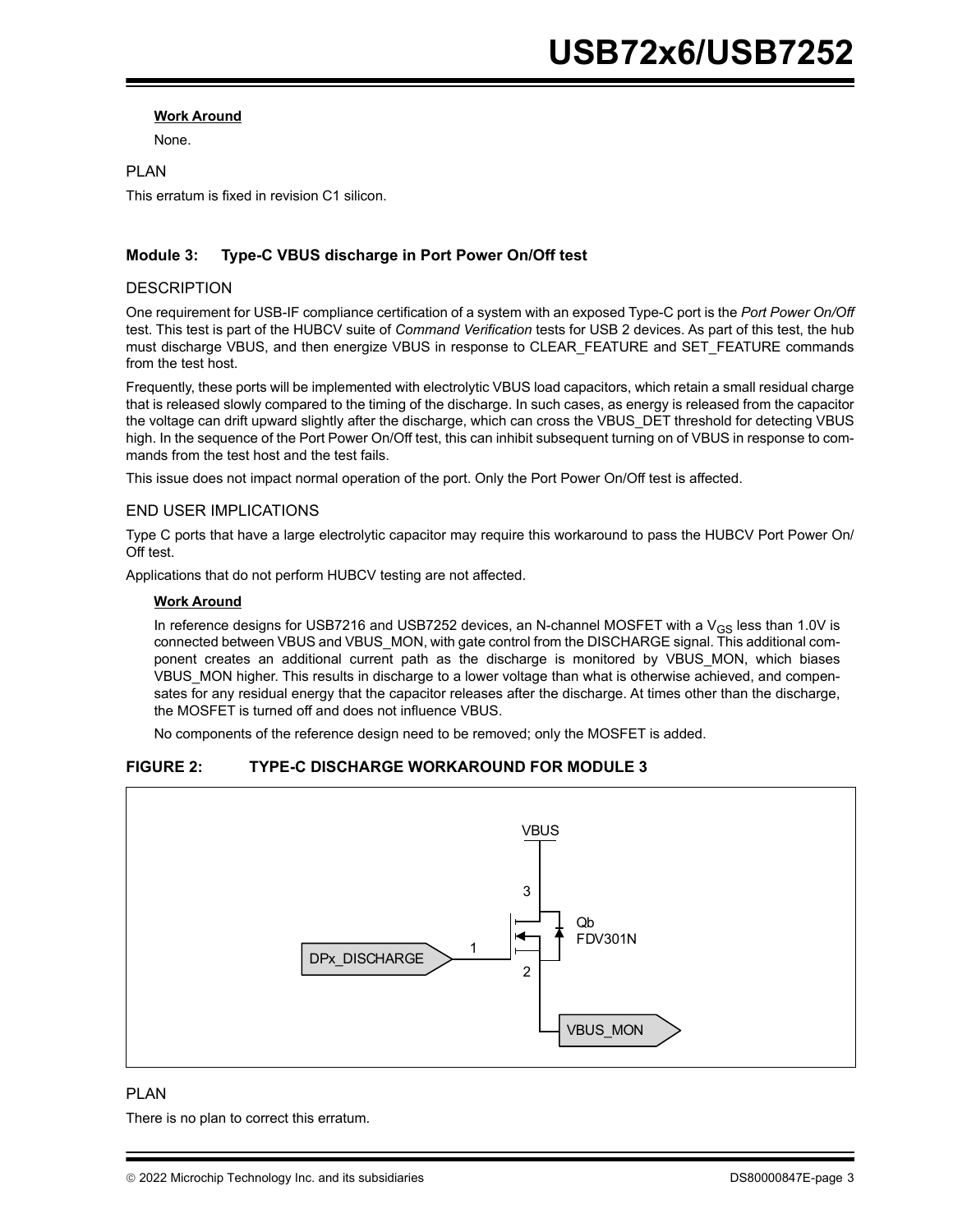## <span id="page-6-0"></span>**Module 4: I2C Bridge sends an extra byte under certain conditions**

#### **DESCRIPTION**

USB7252 is an I<sup>2</sup>C master that is connected to an I<sup>2</sup>C slave. In the case where a single byte is to be read, the I<sup>2</sup>C Bridge responds by reading two bytes. The first of these bytes has an ACK bit, and the second byte has a NACK bit. Only the first byte contains correct data, and the value of the second byte is unpredictable. Only the valid byte is returned to the application or the  $I^2C$  Read Buffer.

This phenomenon is also seen in cases where the number of bytes to be read is equal to a multiple of 128 plus 1 (for example, 129 bytes, 257 bytes, and so on).

**Note:** This module applies to all USB7206, USB7216, and USB7252 devices Revision B1.

### END USER IMPLICATIONS

I<sup>2</sup>C slaves may not expect the second byte. The I<sup>2</sup>C slave software may interpret the incorrect byte as valid, and may malfunction.

#### **Work Around**

The  $I^2C$  master software should avoid reading a single byte. When only one byte is desired, the  $I^2C$  master software should read two bytes and discard the second byte.

#### PLAN

- 1. An OTP patch is available that corrects the error in the case of reading one byte. It does not correct the other cases (129 bytes, 257 bytes, and so on).
- 2. This erratum is fixed in revision C1 silicon.

### <span id="page-6-1"></span>**Module 5: PF29 cannot be initialized by configuration OTP**

#### **DESCRIPTION**

After reset, PF29 is initialized to these conditions:

- Output is enabled
- Input is enabled
- Output value is High (1)
- Pull-up is enabled
- Open-drain is enabled

These initial conditions cannot be altered by means of writing to the GPIO control registers from configuration OTP.

After initialization is complete (that is, in runtime), the value of the GPIO registers can be altered in the normal manner: through USB host control or through SMBus control.

#### END USER IMPLICATIONS

If the initial state of PF29 is unacceptable, then a different GPIO pin must be used.

If the initial state of PF29 is not a concern, then PF29 can be used.

#### **Work Around**

None.

#### PLAN

This erratum is fixed in revision C1 silicon.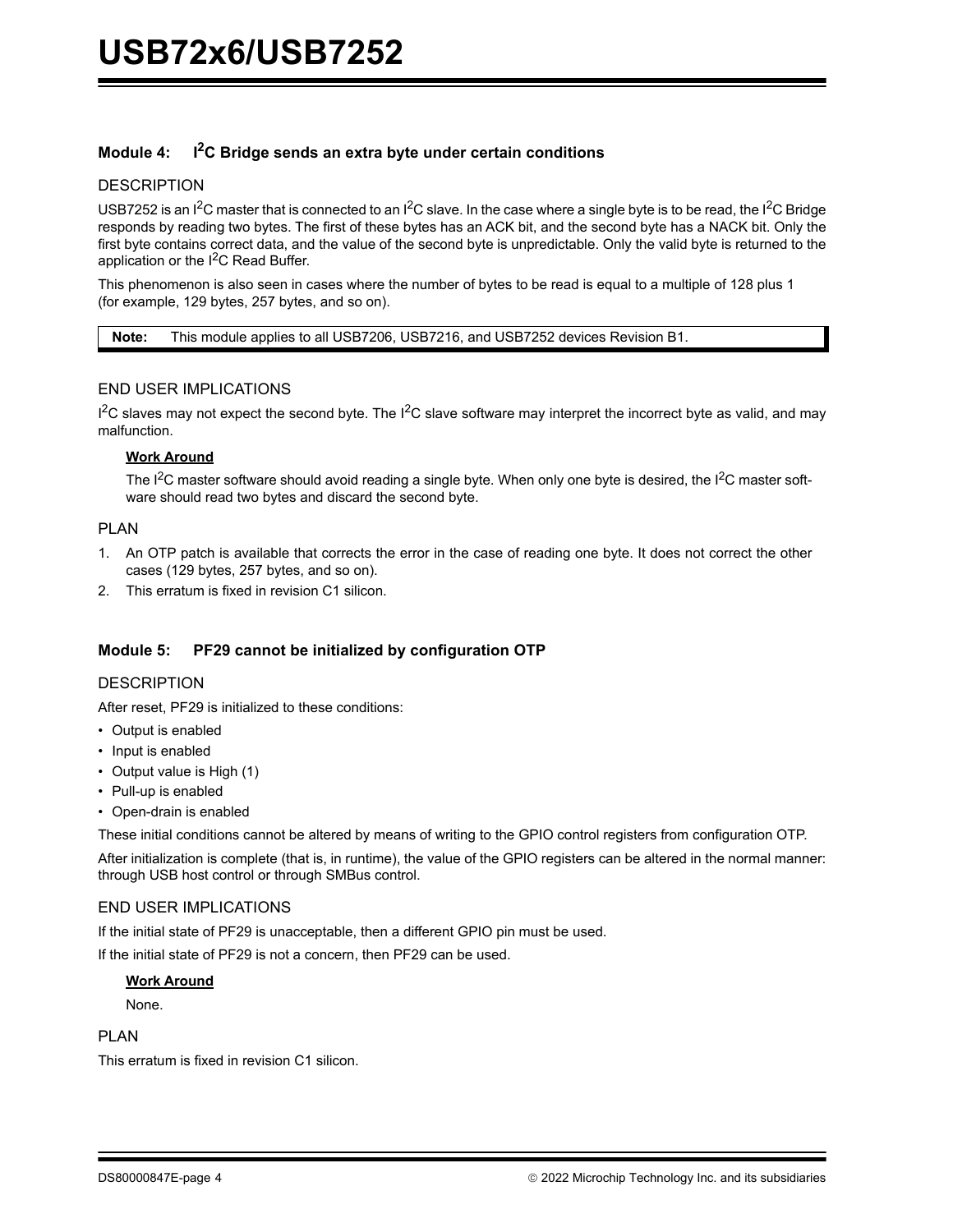### <span id="page-7-0"></span>**Module 6: Clock Data Recovery Block Power-On Failures for Small Subset of Devices at USB3.x Gen 1 speeds**

#### **DESCRIPTION**

On a small subset of devices, the clock data recovery block within one or more USB3.2 PHYs may not properly power on when operating at USB3.x Gen 1 (5GHz) speeds.

This failure does not occur when operating at USB3.x Gen 2 (10GHz) or USB2.0-only speeds.

#### END USER IMPLICATIONS

Devices affected with this errata may fail to connect at USB3.x Gen 1 speeds on the affected port, which may be the upstream port or any of the downstream ports.

#### **Work Around**

This workaround may be applied universally to all commercial-grade devices to guard against this failure. The following register settings elevate the internal voltage supply to the clock data recovery block. The registers may be modified via 1 of 3 options:

**OTP Memory:** Programmed permanently at the time of production or in the field through USB or SMBus.

**SMBus interface:** Set after every power-on/reset.

**External SPI Memory:** "Pseudo-OTP" memory space when executing firmware and configuration from external SPI memory.

#### **USB3.2 PHY0 (UFP) Register Settings:**

0xBF80\_6082 = 0x02 0xBF80\_6083 = 0x5F 0xBF80\_6086 = 0x04

#### **USB3.2 PHY1 Register Settings:**

0xBF80\_6482 = 0x02 0xBF80\_6483 = 0x5F 0xBF80\_6486 = 0x04

#### **USB3.2 PHY2 Register Settings:**

0xBF80\_6882 = 0x02 0xBF80\_6883 = 0x5F 0xBF80\_6886 = 0x04

#### **USB3.2 PHY3 Register Settings:**

0xBF80\_6C82 = 0x02 0xBF80\_6C83 = 0x5F 0xBF80\_6C86 = 0x04

#### **USB3.2 PHY4 Register Settings:**

0xBF80\_7082 = 0x02 0xBF80\_7083 = 0x5F 0xBF80\_7086 = 0x04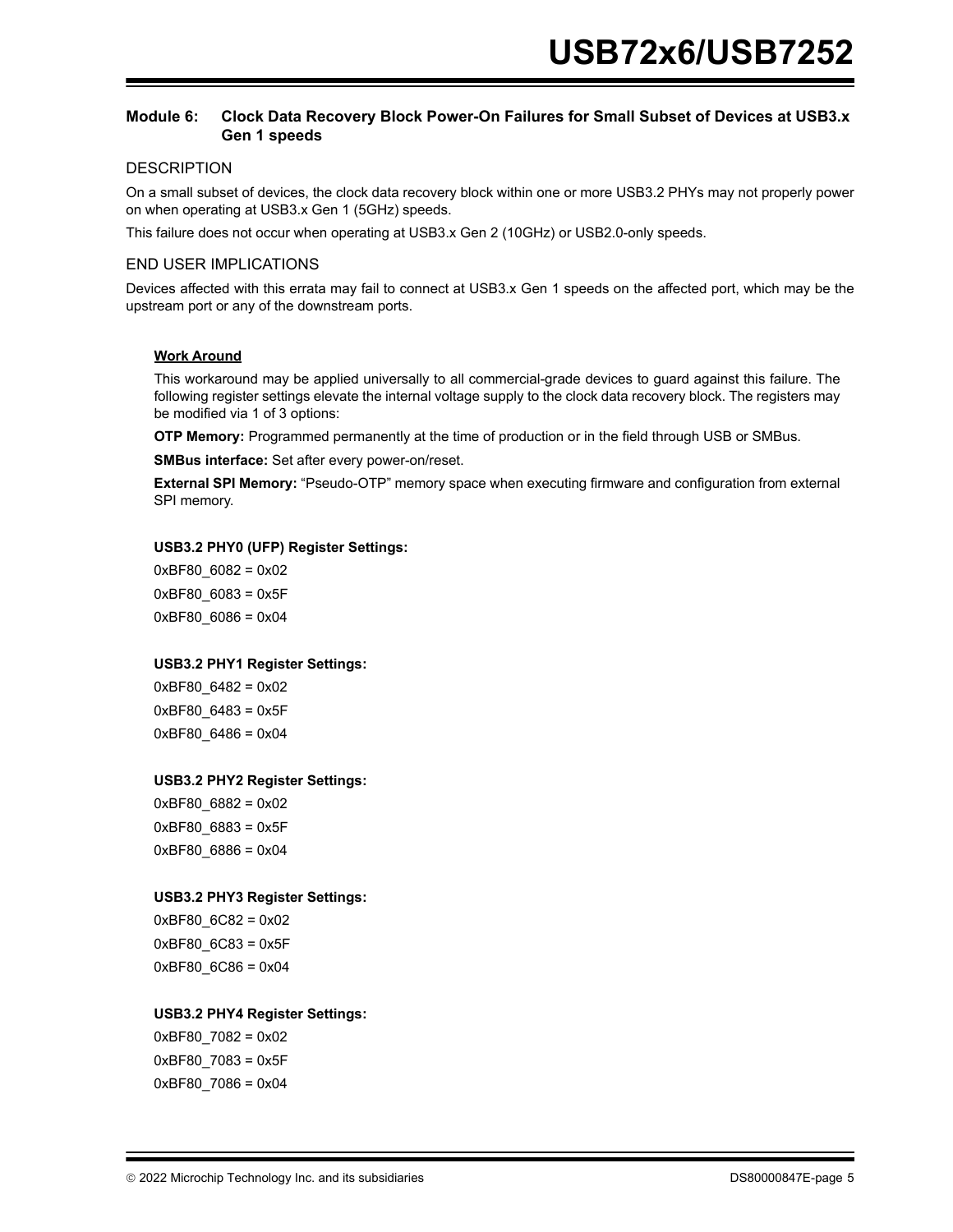#### **USB3.2 PHY5 Register Settings:**

0xBF80\_7482 = 0x02 0xBF80\_7483 = 0x5F 0xBF80\_7486 = 0x04

### **Global Settings (must be applied after the USB Attach Command with SMBus Active [0xAA 0x56] is issued if configuring via SMBus):**

0xBF80\_6019 = 0x1F

### PLAN

**Commercial-grade B1 Revision Silicon:** The register-based workaround will be included in all B1 silicon devices moving forward. The fix can be verified by checking the bcdDevice descriptor of the hub:

- USB7206 devices with bcdDevice = 0x0612 or higher
- USB7216 devices with bcdDevice = 0x0613 or higher
- USB7252 devices with bcdDevice = 0x0614 or higher

**Industrial-grade B1 Revision Silicon:** The is no plan to address this erratum for Industrial-grade B1 devices. Use Revision C1 or newer devices.

**All C1 or Newer Revision Silicon:** This erratum is fixed in revision C1 silicon (consumer or industrial-grade).

#### <span id="page-8-0"></span>**Module 7: Incorrect default billboard device descriptor values**

#### **DESCRIPTION**

The default billboard device descriptors of USB7206C and USB7216C devices are not correct by default.

#### END USER IMPLICATIONS

Billboard device enumeration will not generate a pop-up billboard device message to the user as expected.

#### **Work Around**

The following register settings can correct this issue via any of the 3 configuration mechanisms:

**OTP Memory:** Programmed permanently at the time of production or in the field through USB or SMBus.

**SMBus interface:** Set after every power-on/reset.

**External SPI Memory:** "Pseudo-OTP" memory space when executing firmware and configuration from external SPI memory.

#### **Corrected Billboard Device Descriptor Settings:**

0xBFD2\_4604 = 0x08 0x10 0x0F 0x01 0x02 0x00 0x00 0x00 0x08 0x10 0x0F 0x02 0xC5 0x00 0xC0 0x00 0xBFD2\_45C8 = 0x03

### PLAN

This erratum will not be corrected in a future revision.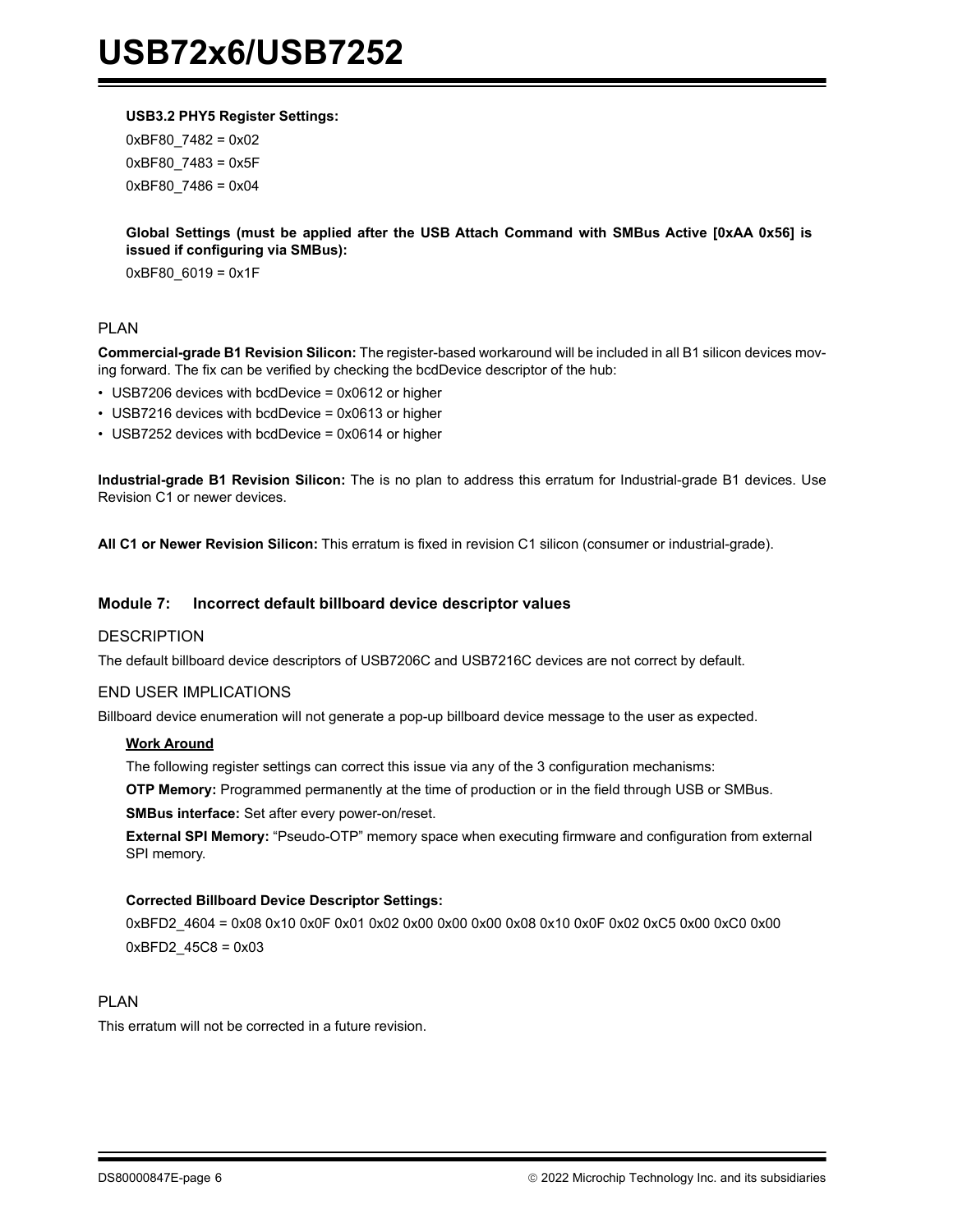### <span id="page-9-0"></span>**Module 8: PID and Product String hub descriptors cannot be modified on USB7216C devices**

#### **DESCRIPTION**

On all USB7216C devices, the LSB of the USB2 and USB3 hub PID cannot be changed from the default value of 16h. The hub firmware is overwriting this value at boot and any attempt to modify it via OTP programming will be unsuccessful.

Similarly, USB3 hub Product String descriptors cannot be properly changed. Any attempt to modify the product string via OTP programming will be unsuccessful as the value of '16' within the string descriptor will always be overwritten by the hub firmware at boot.

### END USER IMPLICATIONS

The USB Hub Product ID (PID) and Product Strings of both the USB2 hub and USB3 hub cannot be modified properly from the default settings.

#### **Work Around**

This issue can be addressed by applying an additional OTP-based firmware patch which modifies the register location by which the PID and string descriptors are stored. Contact Microchip support for instructions and assistance.

## PLAN

This erratum will not be corrected in a future revision.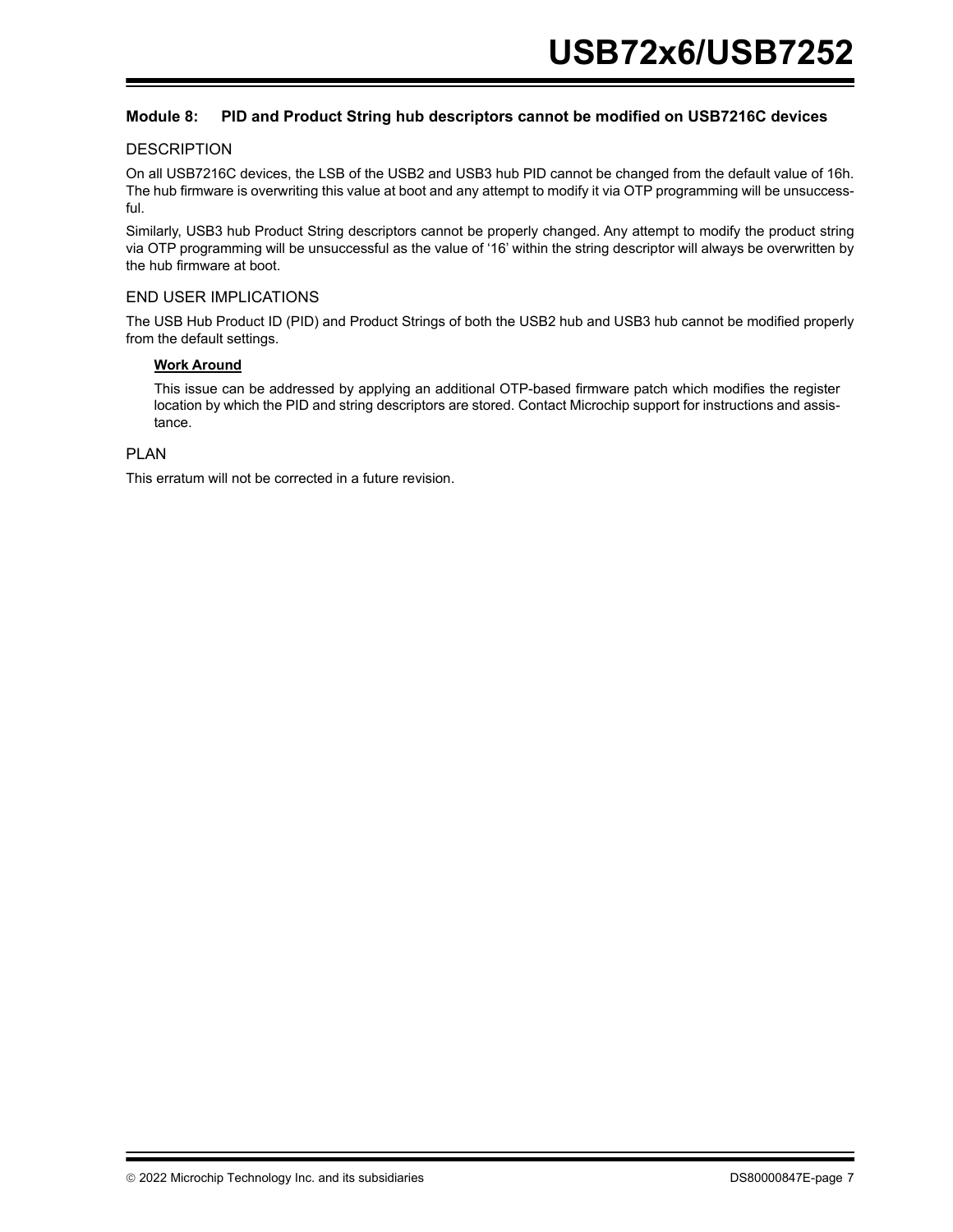## **APPENDIX A: DOCUMENT REVISION HISTORY**

| <b>Revision Level &amp; Date</b> | <b>Section/Figure/Entry</b>                                                                                                  | Correction                                                                                              |
|----------------------------------|------------------------------------------------------------------------------------------------------------------------------|---------------------------------------------------------------------------------------------------------|
| DS80000847E<br>$(02-10-22)$      | All                                                                                                                          | Updated document for C1 silicon.                                                                        |
|                                  | Table 1                                                                                                                      | Added C1 silicon revision to list.                                                                      |
|                                  | Figure 1                                                                                                                     | Updated figure to indicate where the silicon revision<br>can be determined in the package top marking.  |
|                                  | Table 2                                                                                                                      | Added affected silicon revisions column.                                                                |
|                                  | Modules 1., 2., 4., 5., 6.                                                                                                   | Updated Plan section to indicate the erratum is fixed<br>in revision C1 silicon.                        |
|                                  | Module 7.                                                                                                                    | Added new module.                                                                                       |
|                                  | Module 8.                                                                                                                    | Added new module.                                                                                       |
| DS80000847D<br>$(03-12-21)$      | <b>Clock Data Recovery Block</b><br><b>Power-On Failures for Small</b><br><b>Subset of Devices at USB3.x</b><br>Gen 1 speeds | Added this section.                                                                                     |
| DS80000847C<br>$(08-14-20)$      | PF29 cannot be initialized by<br>configuration OTP                                                                           | Added this section.                                                                                     |
| DS80000847B<br>$(05-14-20)$      | Table 1                                                                                                                      | Added part number USB7252 in the list of affected<br>silicon revisions.                                 |
|                                  | <b>Type-C Bridging</b>                                                                                                       | Updated to show impact to USB7252.                                                                      |
|                                  | Type-C VBUS discharge in<br>Port Power On/Off test                                                                           | Added this section describing Type-C VBUS dis-<br>charge in Port Power On/Off test.                     |
|                                  | I <sup>2</sup> C Bridge sends an extra<br>byte under certain conditions                                                      | Added this section describing the scenario where the<br>I <sup>2</sup> C Bridge sends two bytes of data |
| DS80000847A<br>$(09-19-19)$      | Initial release                                                                                                              |                                                                                                         |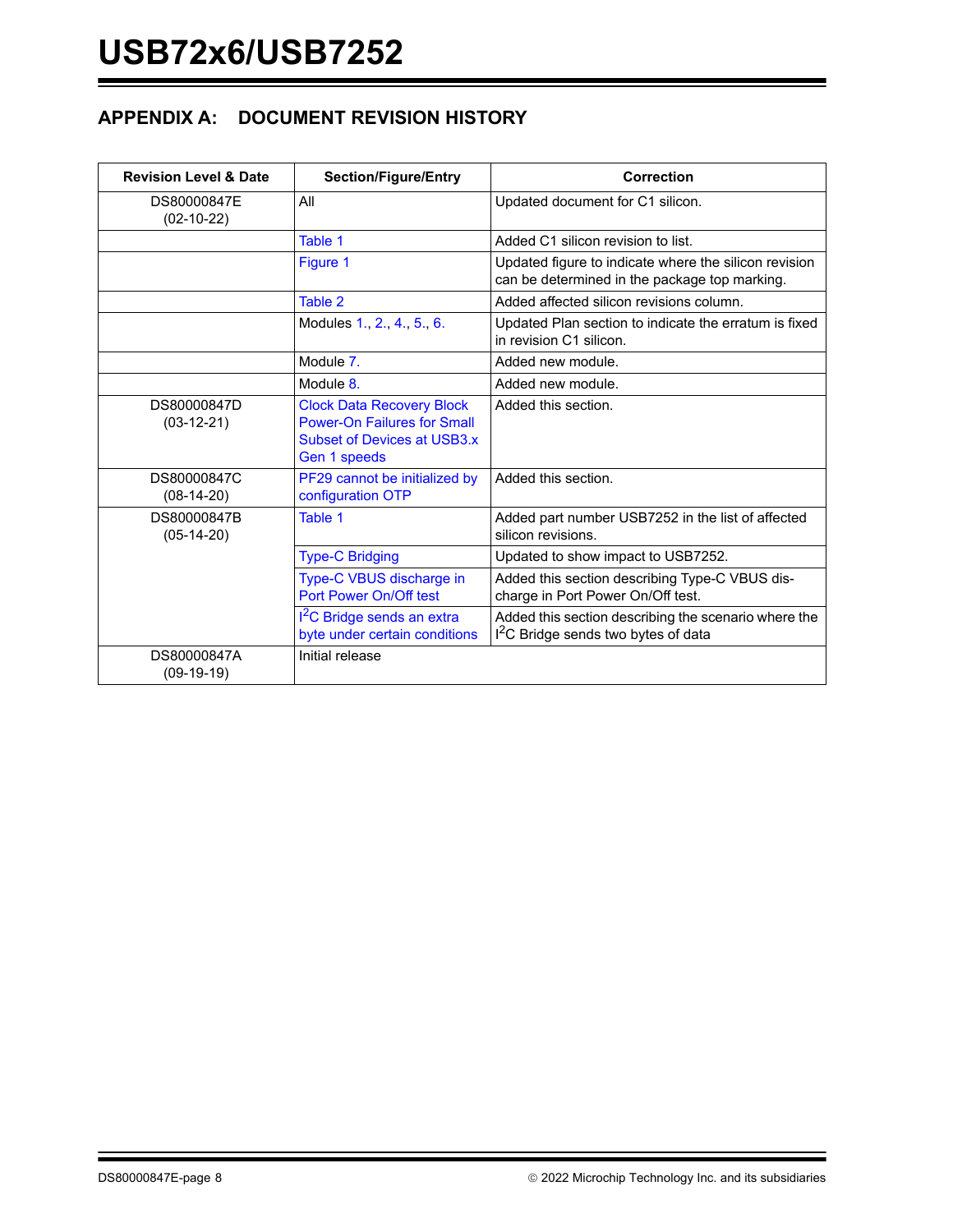## **THE MICROCHIP WEB SITE**

[Microchip provides online support via our WWW site at w](http://www.microchip.com)ww.microchip.com. This web site is used as a means to make files and information easily available to customers. Accessible by using your favorite Internet browser, the web site contains the following information:

- **Product Support** Data sheets and errata, application notes and sample programs, design resources, user's guides and hardware support documents, latest software releases and archived software
- **General Technical Support** Frequently Asked Questions (FAQ), technical support requests, online discussion groups, Microchip consultant program member listing
- **Business of Microchip** Product selector and ordering guides, latest Microchip press releases, listing of seminars and events, listings of Microchip sales offices, distributors and factory representatives

## **CUSTOMER CHANGE NOTIFICATION SERVICE**

Microchip's customer notification service helps keep customers current on Microchip products. Subscribers will receive e-mail notification whenever there are changes, updates, revisions or errata related to a specified product family or development tool of interest.

[To register, access the Microchip web site at](http://www.microchip.com) www.microchip.com. Under "Support", click on "Customer Change Notification" and follow the registration instructions.

## **CUSTOMER SUPPORT**

Users of Microchip products can receive assistance through several channels:

- Distributor or Representative
- Local Sales Office
- Field Application Engineer (FAE)
- Technical Support

Customers should contact their distributor, representative or field application engineer (FAE) for support. Local sales offices are also available to help customers. A listing of sales offices and locations is included in the back of this document.

**[Technical support is available through the web site at: h](http://www.microchip.com)ttp://microchip.com/support**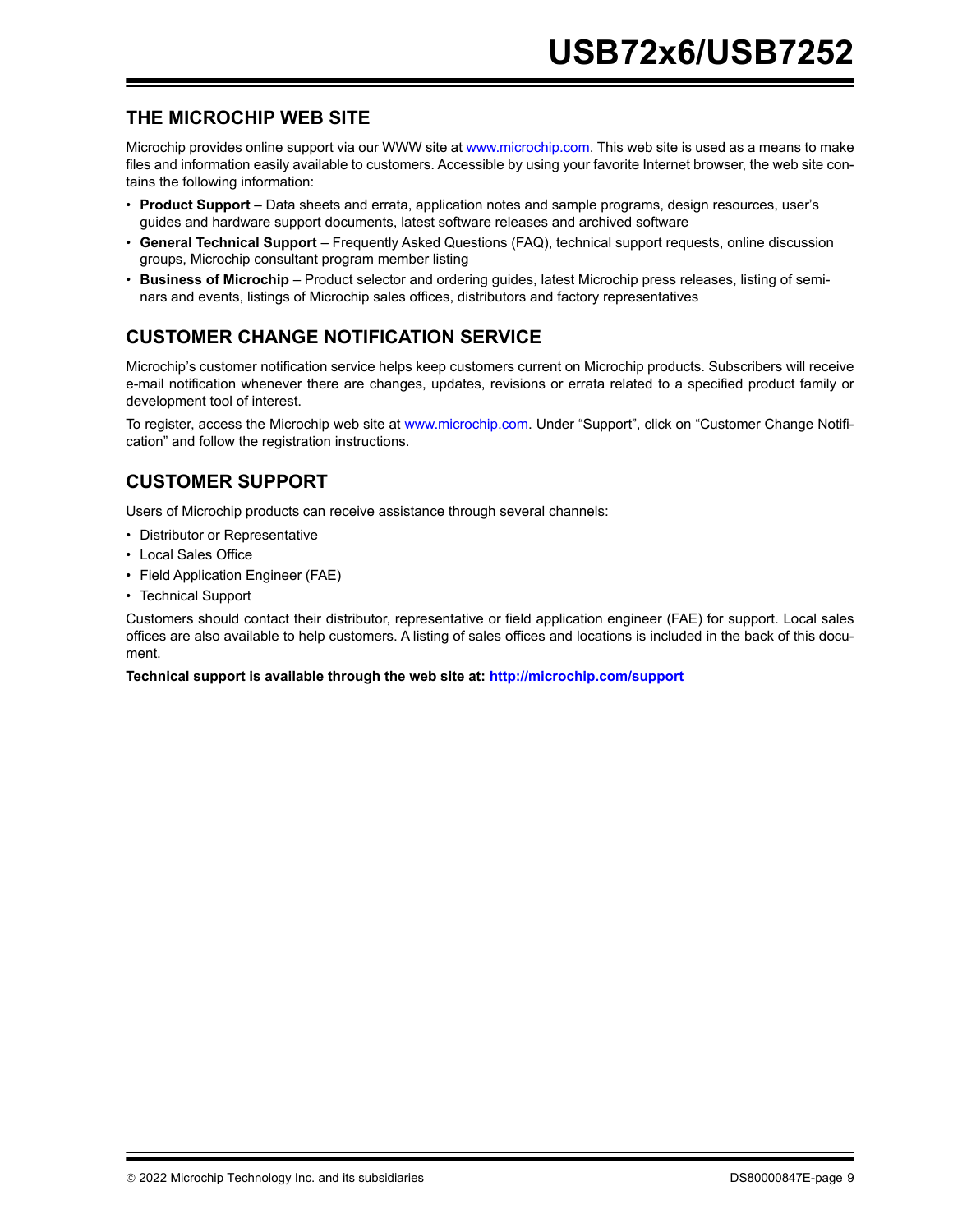#### **Note the following details of the code protection feature on Microchip products:**

- Microchip products meet the specifications contained in their particular Microchip Data Sheet.
- Microchip believes that its family of products is secure when used in the intended manner, within operating specifications, and under normal conditions.
- Microchip values and aggressively protects its intellectual property rights. Attempts to breach the code protection features of Microchip product is strictly prohibited and may violate the Digital Millennium Copyright Act.
- Neither Microchip nor any other semiconductor manufacturer can guarantee the security of its code. Code protection does not mean that we are guaranteeing the product is "unbreakable". Code protection is constantly evolving. Microchip is committed to continuously improving the code protection features of our products.

This publication and the information herein may be used only with Microchip products, including to design, test, and integrate Microchip products with your application. Use of this information in any other manner violates these terms. Information regarding device applications is provided only for your convenience and may be superseded by updates. It is your responsibility to ensure that your application meets with your specifications. Contact your local Microchip sales office for additional support or, obtain additional support at [https://www.microchip.com/en-us/support/design](https://www.microchip.com/en-us/support/design-help/client-support-services)[help/client-support-services.](https://www.microchip.com/en-us/support/design-help/client-support-services)

THIS INFORMATION IS PROVIDED BY MICROCHIP "AS IS". MICROCHIP MAKES NO REPRESENTATIONS OR WAR- RANTIES OF ANY KIND WHETHER EXPRESS OR IMPLIED, WRITTEN OR ORAL, STATUTORY OR OTHERWISE, RELATED TO THE INFORMATION INCLUD-ING BUT NOT LIMITED TO ANY IMPLIED WARRANTIES OF NON- INFRINGEMENT, MERCHANTABILITY, AND FITNESS FOR A PARTICULAR PURPOSE, OR WARRANTIES RELATED TO ITS CONDITION, QUALITY, OR PERFORMANCE.

IN NO EVENT WILL MICROCHIP BE LIABLE FOR ANY INDI- RECT, SPECIAL, PUNITIVE, INCIDENTAL, OR CONSEQUENTIAL LOSS, DAM-AGE, COST, OR EXPENSE OF ANY KIND WHATSOEVER RELATED TO THE INFORMATION OR ITS USE, HOWEVER CAUSED, EVEN IF MICROCHIP HAS BEEN ADVISED OF THE POSSIBILITY OR THE DAMAGES ARE FORESEEABLE. TO THE FULLEST EXTENT ALLOWED BY LAW, MICROCHIP'S TOTAL LIABILITY ON ALL CLAIMS IN ANY WAY RELATED TO THE INFORMATION OR ITS USE WILL NOT EXCEED THE AMOUNT OF FEES, IF ANY, THAT YOU HAVE PAID DIRECTLY TO MICROCHIP FOR THE INFORMATION.

Use of Microchip devices in life support and/or safety applications is entirely at the buyer's risk, and the buyer agrees to defend, indemnify and hold harmless Microchip from any and all damages, claims, suits, or expenses resulting from such use. No licenses are conveyed, implicitly or otherwise, under any Microchip intellectual property rights unless otherwise stated.

#### **Trademarks**

The Microchip name and logo, the Microchip logo, Adaptec, AnyRate, AVR, AVR logo, AVR Freaks, BesTime, BitCloud, CryptoMemory, CryptoRF, dsPIC, flexPWR, HELDO, IGLOO, JukeBlox, KeeLoq, Kleer, LANCheck, LinkMD, maXStylus, maXTouch, MediaLB, megaAVR, Microsemi, Microsemi logo, MOST, MOST logo, MPLAB, OptoLyzer, PIC, picoPower, PICSTART, PIC32 logo, PolarFire, Prochip Designer, QTouch, SAM-BA, SenGenuity, SpyNIC, SST, SST Logo, SuperFlash, Symmetricom, SyncServer, Tachyon, TimeSource, tinyAVR, UNI/O, Vectron, and XMEGA are registered trademarks of Microchip Technology Incorporated in the U.S.A. and other countries.

AgileSwitch, APT, ClockWorks, The Embedded Control Solutions Company, EtherSynch, Flashtec, Hyper Speed Control, HyperLight Load, IntelliMOS, Libero, motorBench, mTouch, Powermite 3, Precision Edge, ProASIC, ProASIC Plus, ProASIC Plus logo, Quiet- Wire, SmartFusion, SyncWorld, Temux, TimeCesium, TimeHub, TimePictra, TimeProvider, TrueTime, WinPath, and ZL are registered trademarks of Microchip Technology Incorporated in the U.S.A.

Adjacent Key Suppression, AKS, Analog-for-the-Digital Age, Any Capacitor, AnyIn, AnyOut, Augmented Switching, BlueSky, BodyCom, CodeGuard, CryptoAuthentication, CryptoAutomotive, CryptoCompanion, CryptoController, dsPICDEM, dsPICDEM.net, Dynamic Average Matching, DAM, ECAN, Espresso T1S, EtherGREEN, GridTime, IdealBridge, In-Circuit Serial Programming, ICSP, INICnet, Intelligent Paralleling, Inter-Chip Connectivity, JitterBlocker, Knob-on-Display, maxCrypto, maxView, memBrain, Mindi, MiWi, MPASM, MPF, MPLAB Certified logo, MPLIB, MPLINK, MultiTRAK, NetDetach, NVM Express, NVMe, Omniscient Code Generation, PICDEM, PICDEM.net, PICkit, PICtail, PowerSmart, PureSilicon, QMatrix, REAL ICE, Ripple Blocker, RTAX, RTG4, SAM-ICE, Serial Quad I/O, simpleMAP, SimpliPHY, SmartBuffer, SmartHLS, SMART-I.S., storClad, SQI, SuperSwitcher, SuperSwitcher II, Switchtec, SynchroPHY, Total Endurance, TSHARC, USBCheck, VariSense, VectorBlox, VeriPHY, ViewSpan, WiperLock, XpressConnect, and ZENA are trademarks of Microchip Technology Incorporated in the U.S.A. and other countries.

SQTP is a service mark of Microchip Technology Incorporated in the U.S.A.

The Adaptec logo, Frequency on Demand, Silicon Storage Technology, Symmcom, and Trusted Time are registered trademarks of Microchip Technology Inc. in other countries.

GestIC is a registered trademark of Microchip Technology Germany II GmbH & Co. KG, a subsidiary of Microchip Technology Inc., in other countries.

All other trademarks mentioned herein are property of their respective companies.

© 2022, Microchip Technology Incorporated and its subsidiaries.

All Rights Reserved.

ISBN: 9781522497851

*For information regarding Microchip's Quality Management Systems, please visit www.microchip.com/quality.*